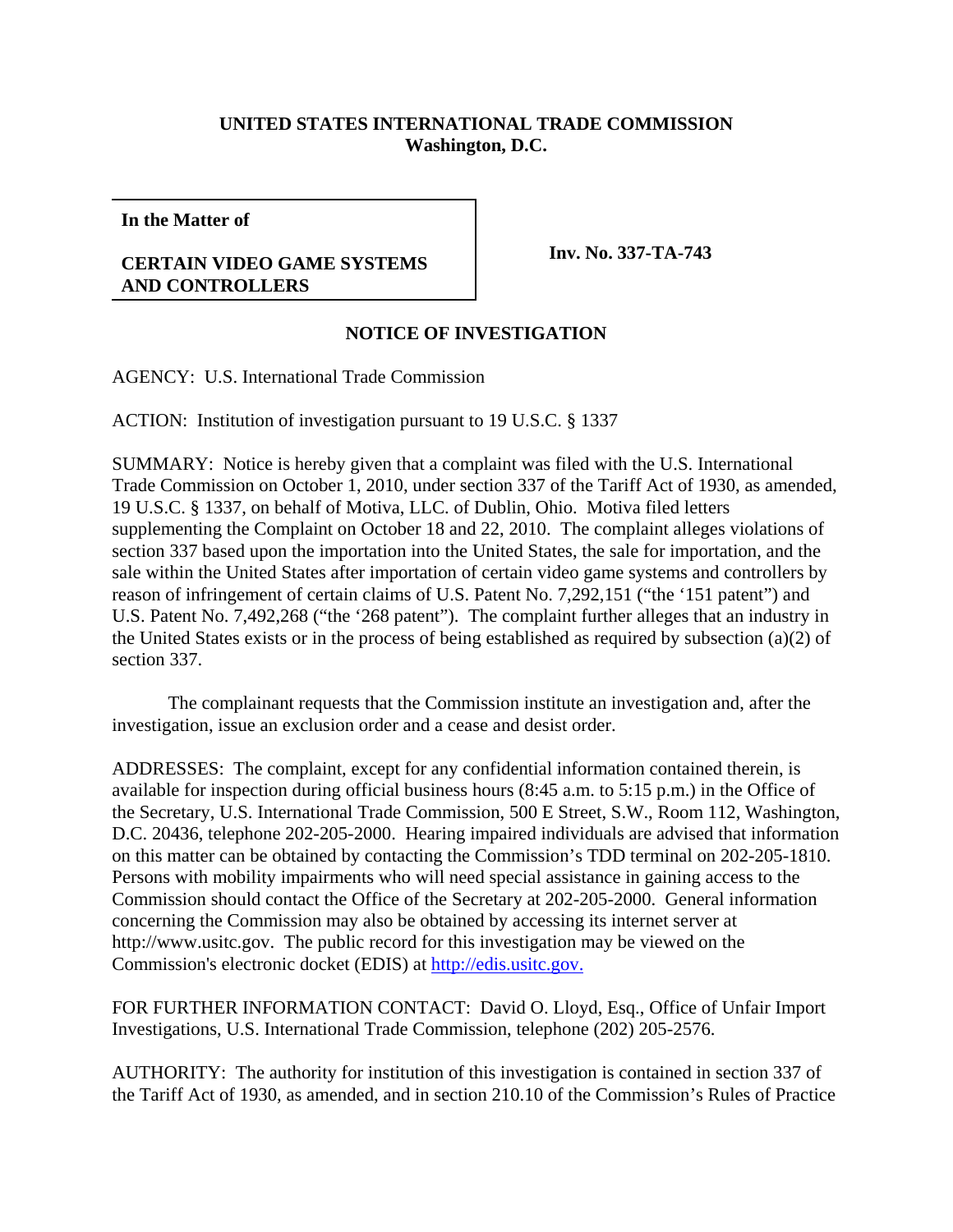and Procedure, 19 C.F.R. § 210.10 (2010).

SCOPE OF INVESTIGATION: Having considered the complaint, the U.S. International Trade Commission, on November 1, 2010, ORDERED THAT –

(1) Pursuant to subsection (b) of section 337 of the Tariff Act of 1930, as amended, an investigation be instituted to determine whether there is a violation of subsection  $(a)(1)(B)$  of section 337 in the importation into the United States, the sale for importation, or the sale within the United States after importation of certain video game systems and controllers that infringe one or more of claims 16, 27-32, 44, 57, 68, 81, and 84 of the '151 patent and claims 1-6 and 8- 15 of the '268 patent, and whether an industry in the United States exists or in the process of being established as required by subsection (a)(2) of section 337;

(2) For the purpose of the investigation so instituted, the following are hereby named as parties upon which this notice of investigation shall be served:

> (a) The complainant is: Motiva, LLC 8156 Campden Lakes Blvd. Dublin, Ohio 43106

(b) The respondents are the following entities alleged to be in violation of section 337, and are the parties upon which the complaint is to be served:

> Nintendo Co., Ltd. 11-1 Kamitoba hokotate-cho Minami-ku, Kyoto 601-8501 Japan

Nintendo of America, Inc.  $4820$   $150<sup>th</sup>$  Avenue, N.E. Redmond, Washington 98052

(c) The Commission investigative attorney, party to this investigation, is David O. Lloyd, Esq., Office of Unfair Import Investigations, U.S. International Trade Commission, 500 E Street, S.W., Suite 401, Washington, D.C. 20436; and

(3) For the investigation so instituted, the Honorable Paul J. Luckern, Chief Administrative Law Judge, U.S. International Trade Commission, shall designate the presiding Administrative Law Judge.

Responses to the complaint and the notice of investigation must be submitted by the named respondents in accordance with section 210.13 of the Commission's Rules of Practice and Procedure, 19 C.F.R. § 210.13. Pursuant to 19 C.F.R. §§ 201.16(d)-(e) and 210.13(a), such